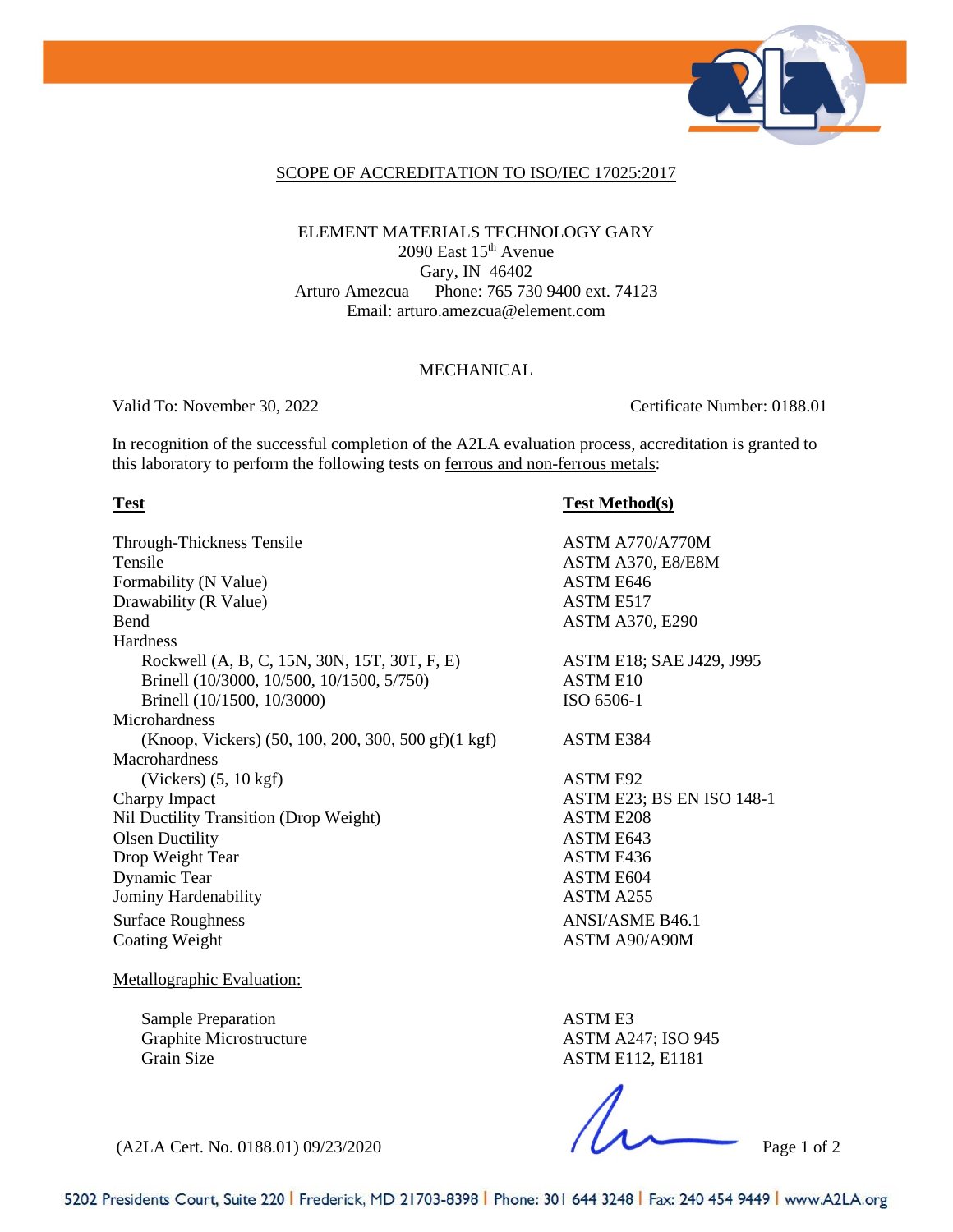ASTM E1086

ASTM E1999

CHEM, COPPER2

Metallographic Evaluation (cont'd):

Inclusion Content Macroetching Microetching Depth of Decarburization Case Depth Plating Thickness Corrosion Image Analysis of 2nd Phase Constituents Manual Point Count of 2<sup>nd</sup> Phase Constituents ASTM E45 (Methods A, C, D and E); ISO 4967; DIN 50602 (Methods M and K) ASTM E340, E381, A604/A604M ASTM E407 ASTM E1077; SAE J419 SAE J423 ASTM B487 ASTM A262 (Practices A, B and E), G28 (Methods A and B) ASTM E1245 ASTM E562

Chemical:

Sample Preparation by Re-Melting Combustion (C, S) Inert Gas Fusion  $(N_2, O_2)$ Inert Gas Fusion  $(H<sub>2</sub>)$ ASTM E1010; Element OP 5071 ASTM E1019 ASTM E1019 ASTM E1447; Element OP 5131

Optical Emission Spectroscopy Carbon and Low Alloy Steel (Al, As, B, C, Co, Cr, Cu, Mn, Mo, Nb, Ni, P, Pb, S, Si, Sn, Ti, V, Zr) ASTM E415

Stainless Steel (C, Cr, Cu, Mn, Mo, Nb, Ni, P, S, Si, Ti)

Aluminum and Aluminum Alloys (Be, Co, Cr, Cu, Fe, Mg, Mn, Ni, P, Pb, Si, Sn, Ti, V,  $Zn, Zr$ ASTM E1251

Copper and Copper Alloys (Al, As, Be, Bi, Ca, Co, Cr, Fe, Li, Mg, Mn, Ni, P, Pb, S, Sb, Se, Si, Sn, Te, Ti, Zn, Zr) CHEM, COPPER2

Iron (Al, C, Cr, Cu, Mg, Mn, Mo, Ni, P, S, Si, Sn, Ti, V)

Brass (Al, Fe, Ni, P, Sn, Zn)

<sup>1</sup> In-house test method.

<sup>2</sup> In-house test method using ASTM E415.

(A2LA Cert. No. 0188.01) 09/23/2020 Page 2 of 2